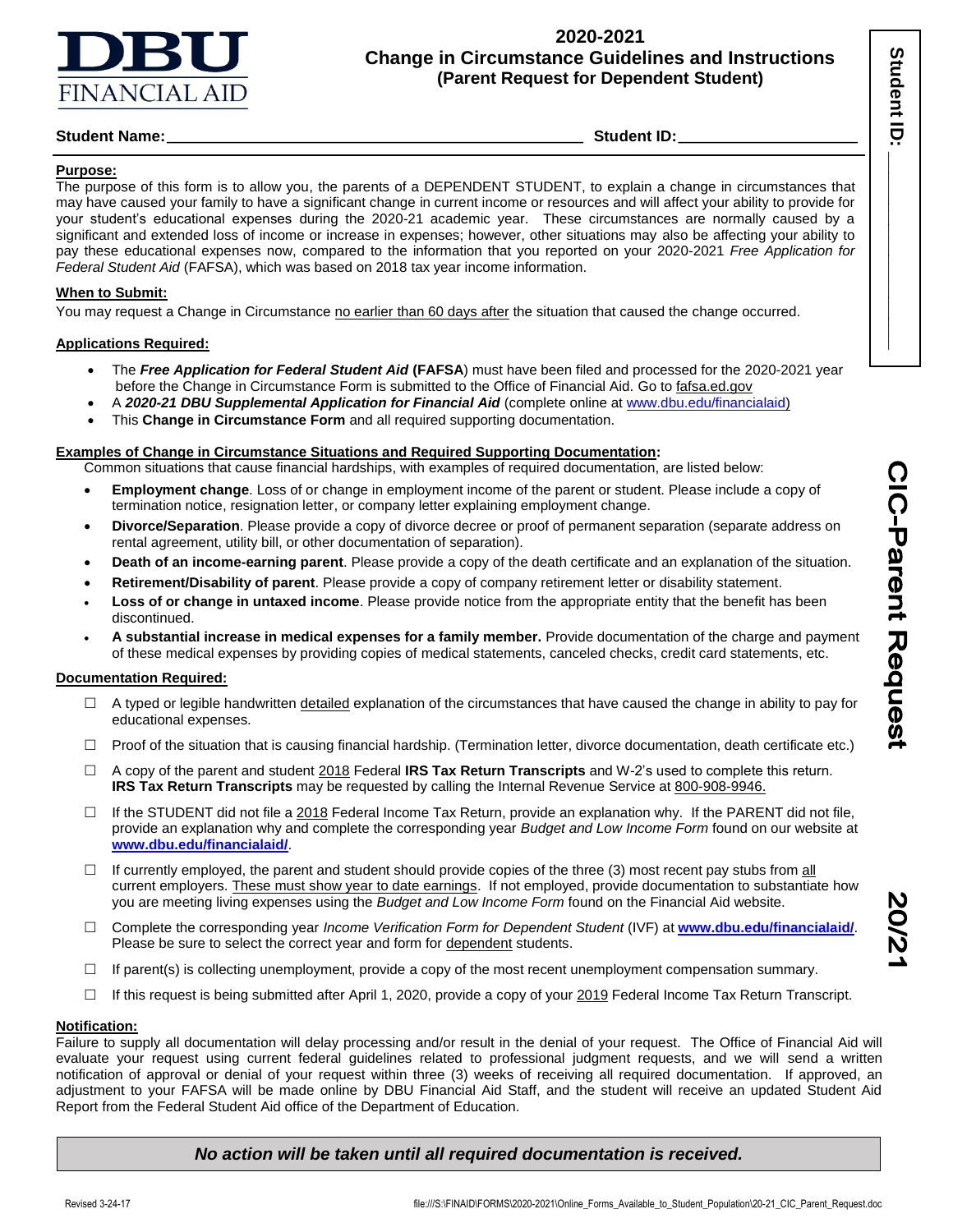## **Section A: Student and Parent Information (complete ALL information)**

| Last |  | First |  | <b>M</b> |                                                                                                                                                                                                                                      |
|------|--|-------|--|----------|--------------------------------------------------------------------------------------------------------------------------------------------------------------------------------------------------------------------------------------|
|      |  |       |  |          |                                                                                                                                                                                                                                      |
|      |  |       |  |          | Email <b>Executive Contract Contract Contract Contract Contract Contract Contract Contract Contract Contract Contract Contract Contract Contract Contract Contract Contract Contract Contract Contract Contract Contract Contrac</b> |

# **Section B: Explanation of Special Circumstance**

Please provide a typed or legible handwritten statement on a separate page describing the situation that has caused the reduction of income, increased expenses, or other change in circumstances. Be concise. Be sure to include the date the situation occurred or began, and provide all requested documentation from the list above. Please sign this page.

# **Section C: Parent Employment and Estimated Current Income**

The following section requires you, the parent(s), to provide documentation for your current or expected income. If any of the following applies to you, the parent (and if married, the parent's spouse), please provide the corresponding documentation:

- If currently employed, please provide your three most recent pay stubs.
- If currently receiving unemployment benefits, please provide your most recent statement of benefits.
- If currently receiving child support payments, please provide your most recent statement showing the amounts received and frequency of payment.
- If you anticipate receiving any other type of income such as an IRA distribution, please provide documentation to support the amount and frequency of payment.
- Depending on the situation, other documentation may be required. Please contact our office with any questions about what to provide.

# **Section D: Certification**

- I certify that all of the information provided in this application and supporting documentation is true, complete, and accurate to the best of my knowledge.
- I agree to provide all documentation requested by the Office of Financial Aid, and understand that failure to provide needed documentation in a timely manner will delay my application.
- I understand that purposely giving false or misleading information may lead to being fined, sent to prison, or both.

| Student Signature | Date |
|-------------------|------|
|                   |      |
| Parent Signature  | Date |

## **Return this completed form with any attachments to:**

**Office of Financial Aid - Dallas Baptist University - 3000 Mountain Creek Pkwy - Dallas, TX 75211 Please scan, attach and email to finaid@dbu.edu or fax (214)-333-5586**

### **PLEASE ALLOW AT LEAST THREE (3) WEEKS TO PROCESS FROM THE TIME ALL REQUIRED DOCUMENTATION IS RECEIVED**

Student ID: **\_\_\_\_\_\_\_\_\_\_\_\_\_\_\_** 

Student ID: